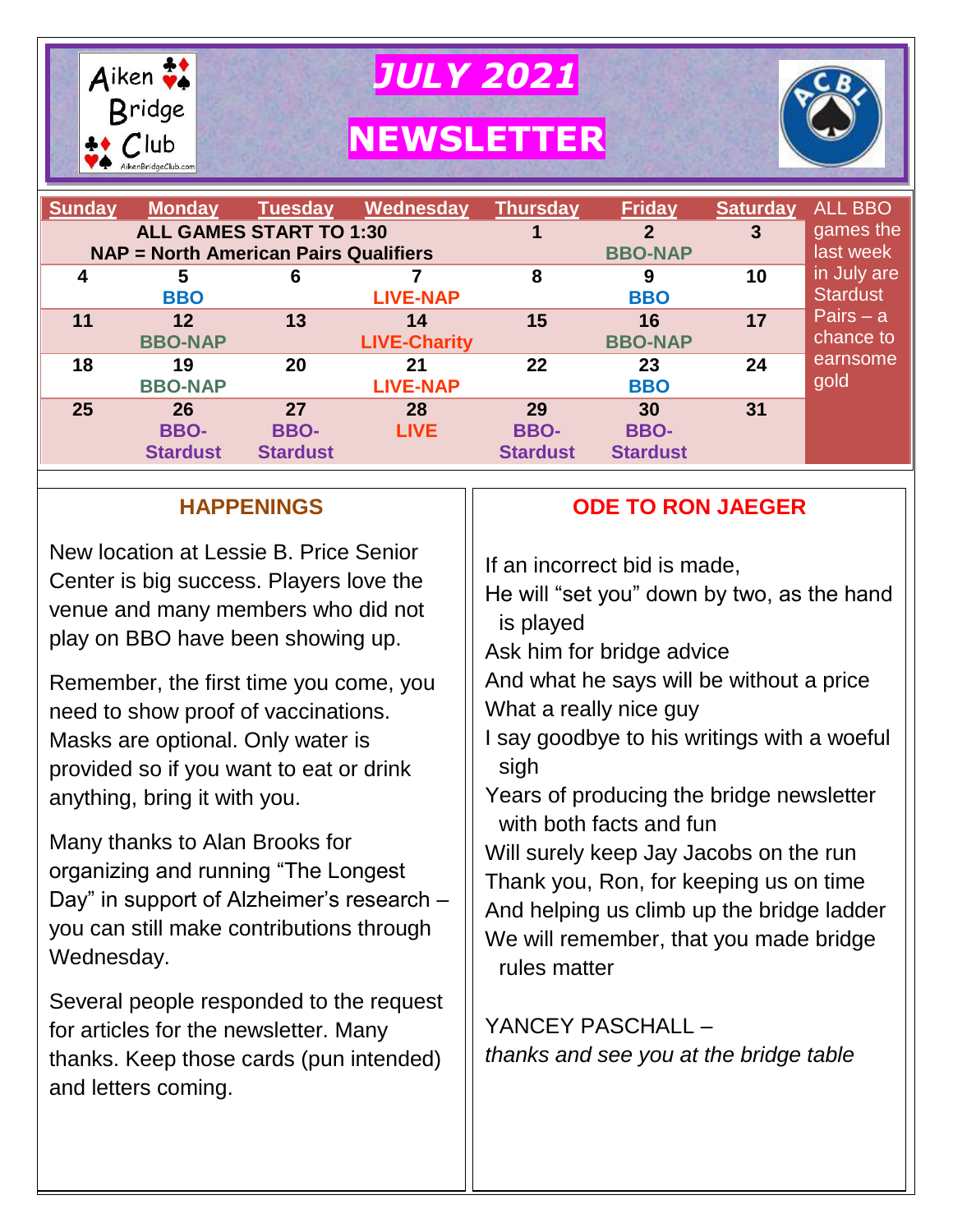## **MILES HALL ANALYZES BBO HANDS**

Out of sheer virus induced boredom, accompanied by a curiosity about and interest in data, I tabulated some statistics from the games played at the ABC during January. I don't know if January is a typical month. I haven't tabulated the results from other months (it's quite tedious), nor do I have data to compare with results from other clubs. But the results were interesting and I can make some observations from them.

1. Sixteen games were played during January. This was likely higher than normal because January is a long month and there was "silver week".

2. There were 3990 hands played, with the number played per date ranging from a low of 108 to a high of 357.

3. Games, excluding slams, were bid on 1694 of the 3990 hands played – an average of 42.5%. These results are influenced upwards by those hands in which almost everyone bids and makes game. Taken by itself the average can be misleading because the percentages vary from a low of 32% to a high of 61%. The distribution of the percentages appears to tend towards "normal" with an estimated deviation (eyeball) of 20 points.

4. After game was bid, it was made on 1148, or almost 68% of the time. So, on average, games are made about two-thirds of the time they are bid. These percentages appear to resemble a Rayleigh distribution. Twelve of the 16 percentages are in the range of 64% to 79%.

5. About 30% of the hands played resulted in a game, excluding slam, being bid and made.

6. There were 138 slams bid out of the 3,990 hands played, or about 3.5% of all hands played. However, 82 of these slams were bid on just 7 hands where almost everyone bid and made six or seven. The remaining 56 were scattered.

7. My final statistic is the number or percentage of time a game is bid that results in a slam being made, or unbid slams. By this definition there were 176 unbid slams or 10.4% of the games bid. Note that the number of unbid slams exceeds the number of bid slams. These missed slams most often occurred on highly distributional hands, were often lay down, and resulted in making six or seven of the suit or no trump bid. The missed slams were missed by players of all skill levels. There must be a message here. (Editor's note: Some slams are just not biddable, while some properly bid slams are not makeable.)

 $\overline{a}$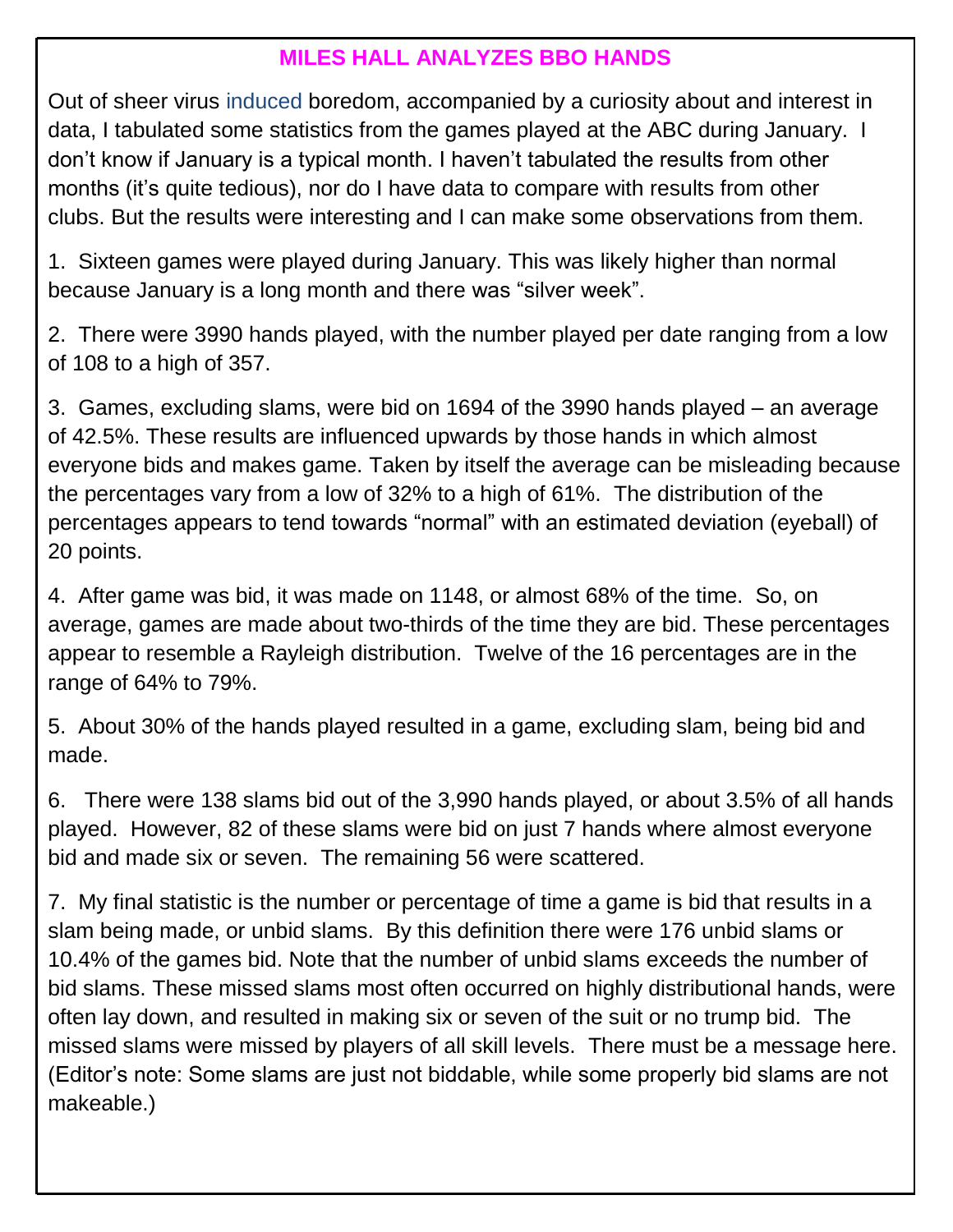## **QUOTES OF THE MONTH**

Almost anything will work again if you unplug it for a few minutes, including you. – Anne Lamott

If you remember the 1960s, you weren't there. – Anon

They laughed when I said I was going to be a comedian. They're not laughing now. - Anon

Just when you think you've graduated from the school of experience, someone thinks up a new course. – Mary Waldrip

 There is a rumor going around that I have found God. I think this is unlikely because I have enough difficulty finding my keys, and there is empirical evidence that they exist. - Terry Pratchett

If you want to fly, you have to give up the things that weigh you down. – Toni Morrison

Even if you're on the right track, you will get run over if you just sit there. – Will Rogers

Patience is also a form of action. -Auguste Rodin

Great minds discuss ideas; average minds discuss events; small minds discuss people. - Eleanor Roosevelt

I have three ex-wives. I can't remember any of their names, so I just call 'em Plaintiff. - Lewis Grizzard

In France, everything is prohibited unless it is permitted.

In England, everything is permitted unless it is prohibited.

In Germany, everything is prohibited even if it is permitted.

In Italy, everything is permitted even if it is prohibited.

In The USA, being permitted or not permitted depends on what will benefit the party in office. – Sir David Tweety

## **TEST YOUR IQ**

 $\_$  , and the contribution of the contribution of  $\mathcal{L}_1$  , and the contribution of  $\mathcal{L}_2$  , and the contribution of  $\mathcal{L}_1$ 

In the mall, there was an artificial intelligence machine that would discuss any topic with you. I put in my coins and it asked for my IQ. I entered 140, and we had a high-level discussion about advanced astro-physics. I tried again, but this time I put in 120, and we discussed politics. Undaunted, I tried 100, and we discussed sports. I decided to try 80, and the machine said, "You are  $3<sup>rd</sup>$  position, not vulnerable, with the following hand…"

**Dental Bridge**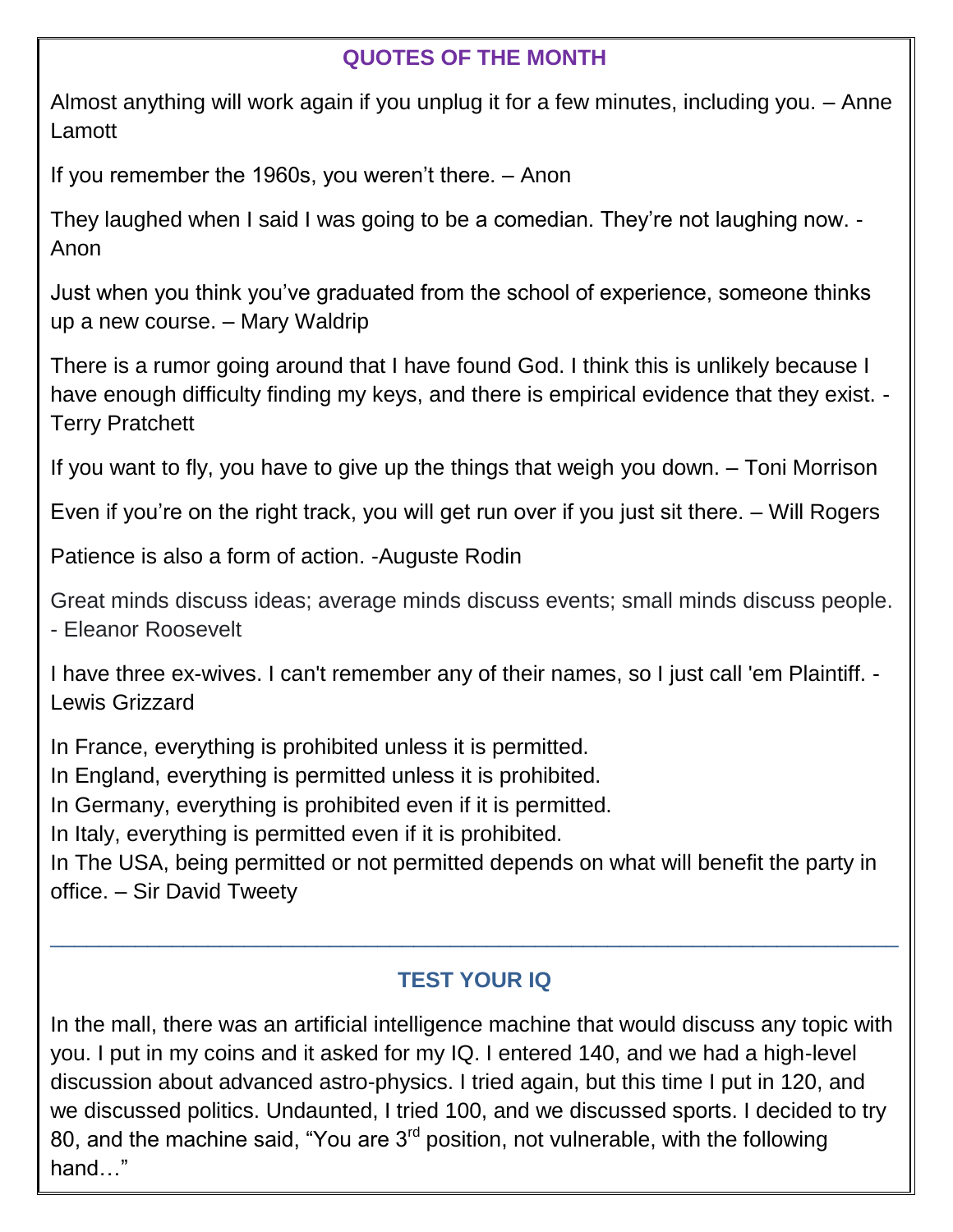## **OBSERVATIONS ABOUT PLAYING CARDS**

Did you know that the traditional deck of playing cards is a strikingly coherent form of calendar?

There are 52 weeks in the year and so are 52 playing cards in a deck.

There are 13 weeks in each season and also 13 cards in each suit.

There are 4 seasons in a year and 4 suits in a deck.

There are 12 months in a year and 12 court cards (Those with faces namely Jack, Queen King in each suit)

The red cards represent the day, while the black cards represent the Night.

If you let Jacks = 11, Queens = 12, and Kings = 13, the sum of all the numbers  $1 + 2 + 3$ + …+ 13 = 91. Multiply 91 by 4 (for the 4 suits), and you get 364. Add 1 for the Joker and you arrive at 365 being the number of days in a year.

Is this mere coincidence or a greater intelligence?

Of interest also is the sum of the letters in all the names of the cards; eg : add up the letters in "one, two, three, four, five, six, seven, eight, nine, ten, Jack, Queen, King = 52!

Spades indicate ploughing/ working.

Hearts indicate love thy crops.

Clubs indicate flourishing and growth.

Diamonds indicate reaping wealth.

Also, in some card games 2 Jokers are used, indicating leap year.

There is a deeper philosophy than just a merely a game of playing cards. The mathematical perfection is mind-blowing.

Courtesy of MADHU SUCHAK



(*extra credit: do you remember "Deck of Cards" by Wink Martindale from the 1950s?*)

 $\_$  , and the set of the set of the set of the set of the set of the set of the set of the set of the set of the set of the set of the set of the set of the set of the set of the set of the set of the set of the set of th

# INTERESTING DEFINITIONS

Aibohphobia – fear of palindromes (*and, the word itself is a palindrome*)

Lethologica – inability to remember a particular word or name

Agathokakological – composed of both good and evil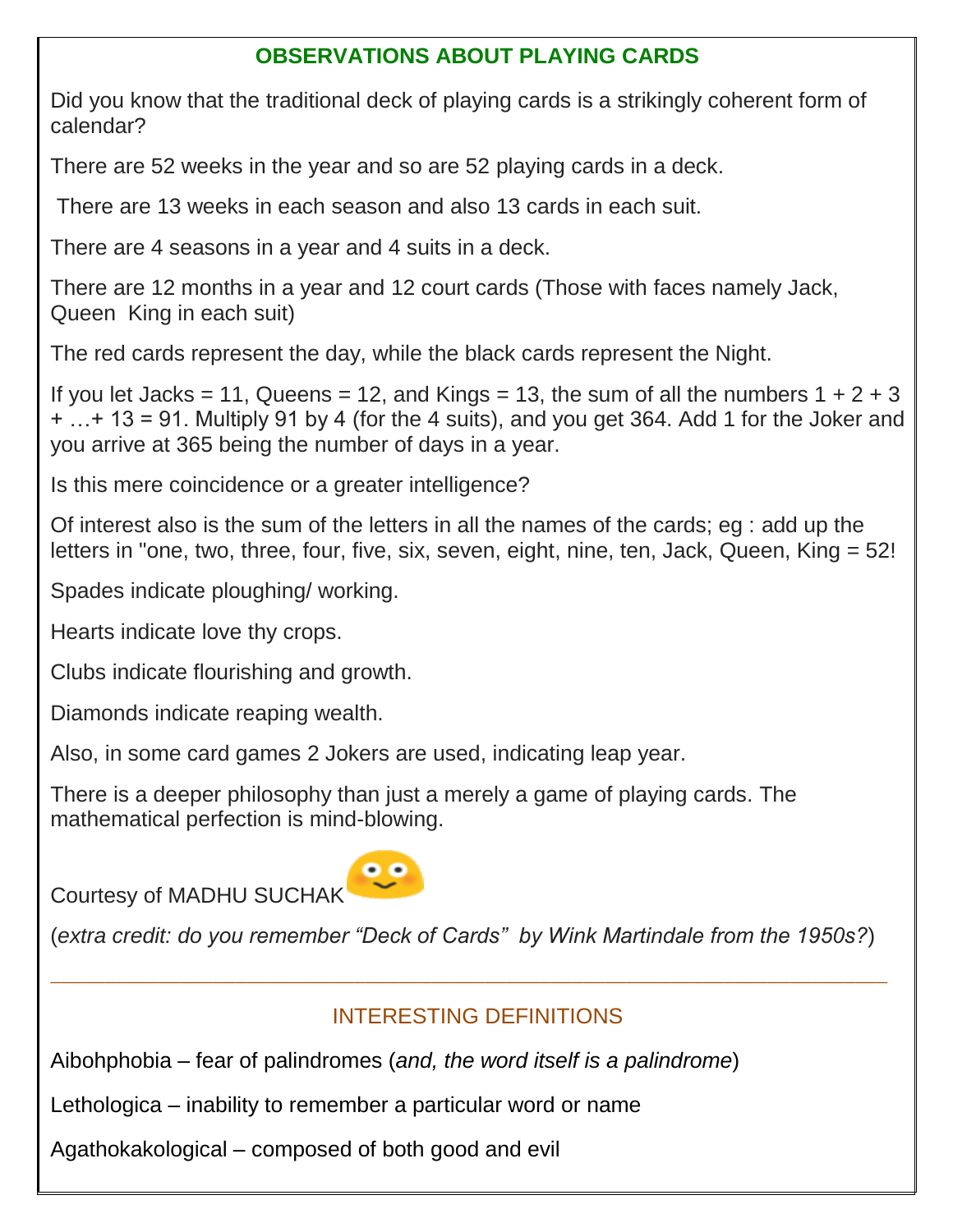## **I GET NO RESPECT**

The day Judy and I got married, she turned to me and said," This is forever. If you ever do anything awful, I will not leave. I will stay and make your life miserable." I have never, ever, for a moment, forgotten that.

Our division of labor is simple. Judy does anything that requires thinking, planning, creativity, style, taste, or organization. When we cook, she is an excellent chef .I am the sous chef – I cut up things, reach where she can't because I'm taller, open jars that are tightly sealed, wash the pots and pans, and set the table.. When we travel, she translates, while I carry things.

Why we don't have a garden:

Jay's approach: throw down seeds and whatever comes up, you are ahead. Judy's approach: tend the garden on an hourly, if not minute by minute, basis Neither can tolerate the other's way.

The only time I outsmarted Judy (not counting when she was asleep) was right after we got married. We quickly determined that neither of us liked to do housework,. She, quite rationally, suggested that whoever was bothered by something would clean it up. Since I can live in mire up to my waist, she soon realized she was the only one doing any work. She called a family meeting and we came up with a solution. Now, we write a check and someone else does the work.

Judy and I don't have arguments. We have discussions. I never win, but I can always point out that I am entitled to an opinion. I know that we are done when she tells me it's time to say: "Yes dear."

Jay (playfully): "I'm thinking of inviting the ex to my birthday party" (*the ex a/k/a "that RFB" = rotten f\*\*king b\*\*ch, whose self-professed main goal in life was to "muddy the waters", leaving chaos in her wake and expecting others* [*i.e., Jay*] *to clean it up*)

Judy: "Your birthday. Your party."

Jay: "I'm writing the invitation."

Judy: "Do whatever you want."

Jay: "I'm ready to mail it."

Judy: "Over your dead body."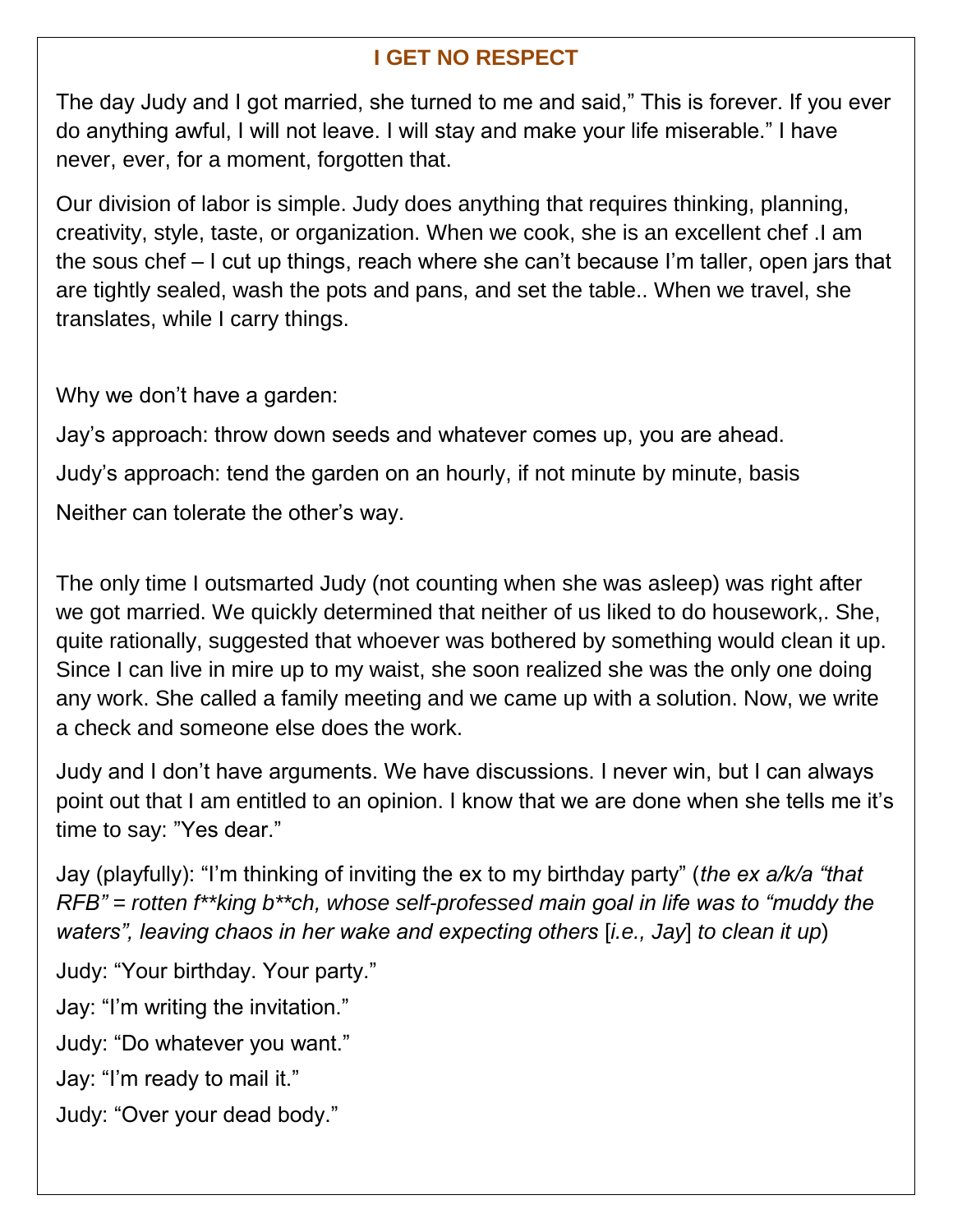Judy: "Why are you in a bad mood?"

Jay: "I'm not in a bad mood."

Judy: "I can tell when you are in a bad mood, and you are in one."

Jay: "I absolutely am NOT in a bad mood."

Judy: "That's what you always say when you are in a bad mood."

Jay (practically shouting): "I AM NOT IN A BAD MOOD."

Judy: "See."

Judy: "Your turn to let the dog out."

Jay: "Soon. I'm reading the newspaper." (i.e., the comics)

Judy: "I know you have to mouth every word – but hurry up, the dog really needs to go."

Jay (holding some candy): "See what I've got?" Judy: "Yes, so." Jay: "If you're nice to me, I'll give you some." Judy: "Not worth it."

All of the above are true. Here's a variation on an oldie but goody where I got the last word:

Judy: "Where are you going?"

Jay: "Out."

Judy: "What are you going to do?"

Jay: "Nothing."

Judy: "That's what you did yesterday."

Jay: "Didn't finish."

#### MORE BAD JOKES

 $\_$  , and the contribution of the contribution of  $\mathcal{L}_1$  , and the contribution of  $\mathcal{L}_2$  , and the contribution of  $\mathcal{L}_1$ 

Q: If April showers bring May flowers, then what do May flowers bring? A: Pilgrims.

Q. What do you say to a man in a 3 piece suit in West Virginia? A. "Will the defendant please rise."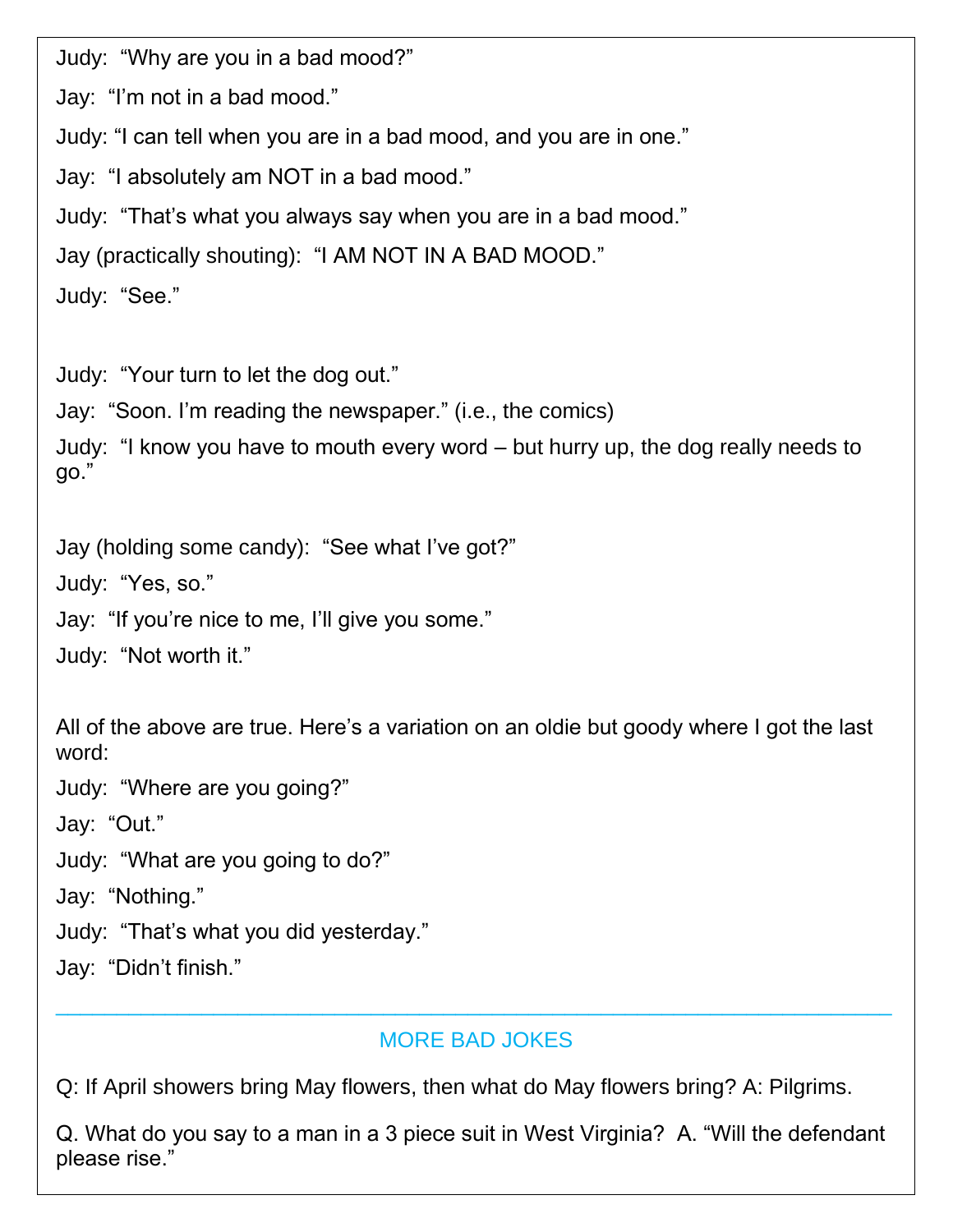## SPLINTER BIDS

A splinter is an unusual jump to show (1) a fit in partner's suit and (2) a singleton or void in the suit you bid. It requires at least 4 card support for majors, 5 cards for diamonds, and 6 cards for clubs. Splinters are rare in the minors because they bypass any possible major suit fit, use up a lot of bidding space, and make it harder to get to 3NT, if that is the limit on the hand. Splinters are game forcing and slam invitational. Splinters may enable you to locate slams on fewer points than normal because they highlight distribution.

The following are splinters over partner's opening bid::

| )ver           | <b>Splinter</b>     |
|----------------|---------------------|
| 1 <sup>C</sup> | 3 of any other suit |
| 1D             | 3 of a major or 4C  |
| 1H             | 3S or 4 of a minor  |
| 1S             | 4 of any other suit |

Partner can sign off in game or initiate a cue-bidding sequence, bidding up the line. So, if over partner's 1S opener, I splinter into 4C, and partner bids 4H, partner is showing slam interest with first round control of hearts (= ace or void), but denying a first round diamond control. If I then rebid clubs, indicating I accept the slam invitation, I am showing a club singleton ace or void  $(=$  first round control). If partner then bids diamonds, that shows second round control of diamonds (king or a singleton), having bypassed them the first time. If partner had neither a diamond nor a heart control, partner can sign off in game at 4S. This does not necessarily silence me, as I may have both heart and diamond controls (likely both aces since I have already shown a singleton or void in clubs).

The opening bidder can also splinter over partner's response. Suppose I open 1C and partner responds 1H, then 3S by me is a splinter showing 4 hearts, a singleton or void in spades, game force, and slam interest. Partner can then sign off in 4H or cue bid a first round control in another suit (but, by bidding diamonds, for example, partner denies a first round control in clubs).

Playing Bergen raises, technically a bid of 3 of the other major is a splinter. A response of 3S to 1H is a splinter (as always), but so is a response of 3H to 1S (3H is otherwise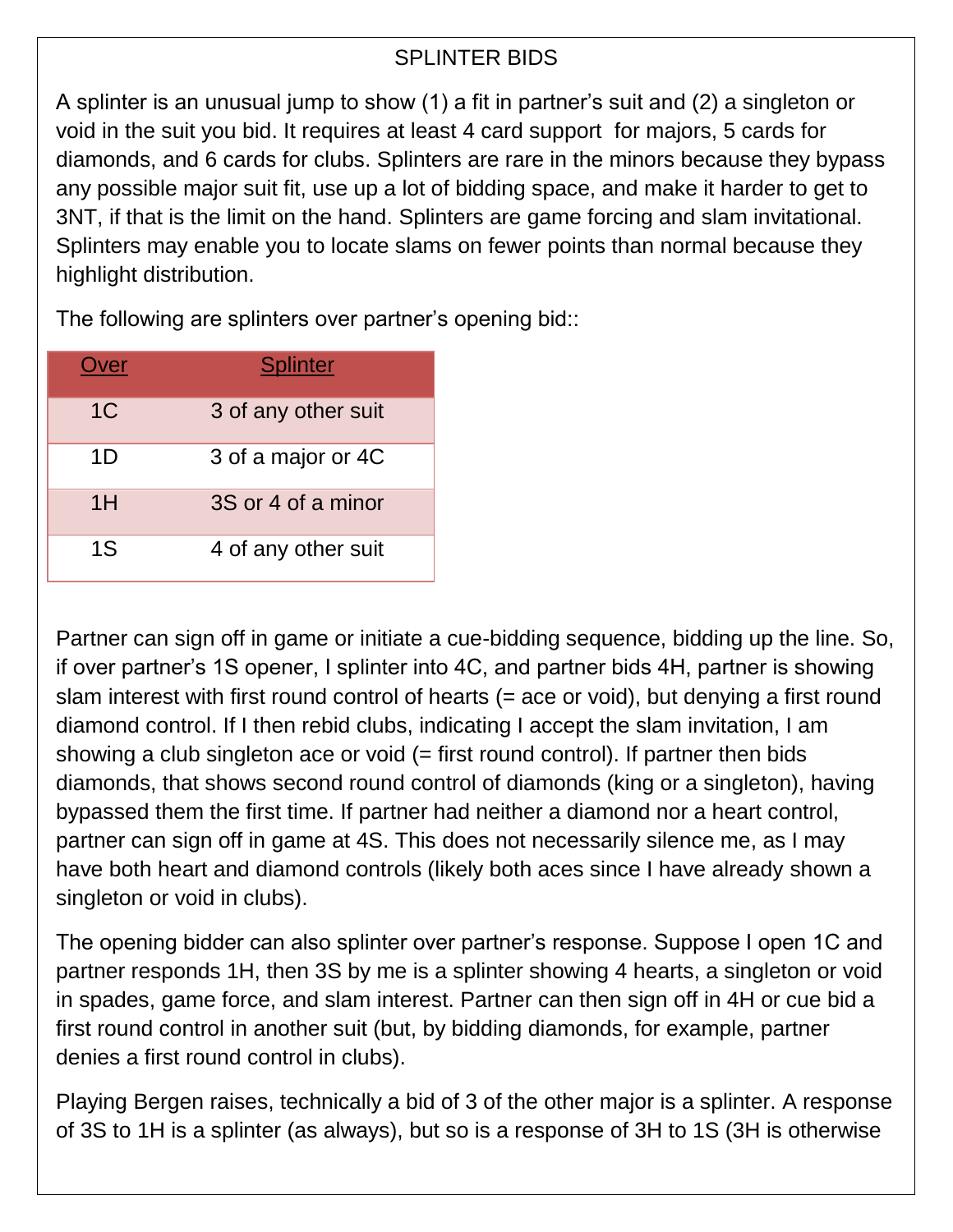a non-existent Bergen bid). Then, you don't have to go to the four level, leaving room to cue bid minors.

Some people play "self-splinters." Thus, after I open 1S and partner responds 2D, my bid of 3H or 4C would be a self-splinter (no need to jump shift after partner goes to the 2 level). A self-splinter requires a long, solid, self-sufficient suit so it can be trump lacking any meaningful support from partner. You are relying on partner for values outside the presumed trump suit. Self-splinters should be discussed with partner to avoid confusion.

#### RULE OF 15

\_\_\_\_\_\_\_\_\_\_\_\_\_\_\_\_\_\_\_\_\_\_\_\_\_\_\_\_\_\_\_\_\_\_\_\_\_\_\_\_\_\_\_\_\_\_\_\_\_\_\_\_\_\_\_\_\_\_\_\_\_\_\_\_\_\_\_\_\_

The Rule of 15 is a guideline to help decide whether to open the bidding in  $4<sup>th</sup>$  position. Add your high card points to the number of spades. Open if the total is 15 or higher. Otherwise, pass it out. In the past, people have used 14 or 16, but most experts now agree on 15. Consider modifying based on vulnerability, the strength of your good suit(s), and your intermediates.

### RULE OF 20

\_\_\_\_\_\_\_\_\_\_\_\_\_\_\_\_\_\_\_\_\_\_\_\_\_\_\_\_\_\_\_\_\_\_\_\_\_\_\_\_\_\_\_\_\_\_\_\_\_\_\_\_\_\_\_\_\_\_\_\_\_\_\_\_\_\_\_\_\_

The Rule of 20 helps you decide whether to open a highly distributional hand. Add your high card points to the total number of cards in your two longest suits. Open if the total is 20 or higher. But, remember that singleton kings and double queens are not worth their face value. Hands where the points are concentrated in your good suits favor bidding. The rule generally applies to hands where your two longest suits are 5-5.6-4, 7-4, 6-5, etc., but not to 5-4-4-0, 5-4-3-1, or 5-4-2-2 distributions when the five card suit is a minor. Consider modifying based on vulnerability, the strength of your good suits, and your intermediates.

### FAST ARRIVAL

\_\_\_\_\_\_\_\_\_\_\_\_\_\_\_\_\_\_\_\_\_\_\_\_\_\_\_\_\_\_\_\_\_\_\_\_\_\_\_\_\_\_\_\_\_\_\_\_\_\_\_\_\_\_\_\_\_\_\_\_\_\_\_\_\_\_\_\_\_

Generally, jumps to game indicate lack of slam interest. So, if partner opens 1S and I bid 4S, I am showing an unbalanced hand with relatively few points, a singleton or a void, and at least 5 spades. If I have a better hand, slam may be possible. I will find another bid to allow us to explore the best possible contract.

Often, it is the weaker hand that determines the level. When the weaker hand jumps to game, it denies slam interest. Thus, if I open 2C, partner says 2D (waiting), and I bid 2